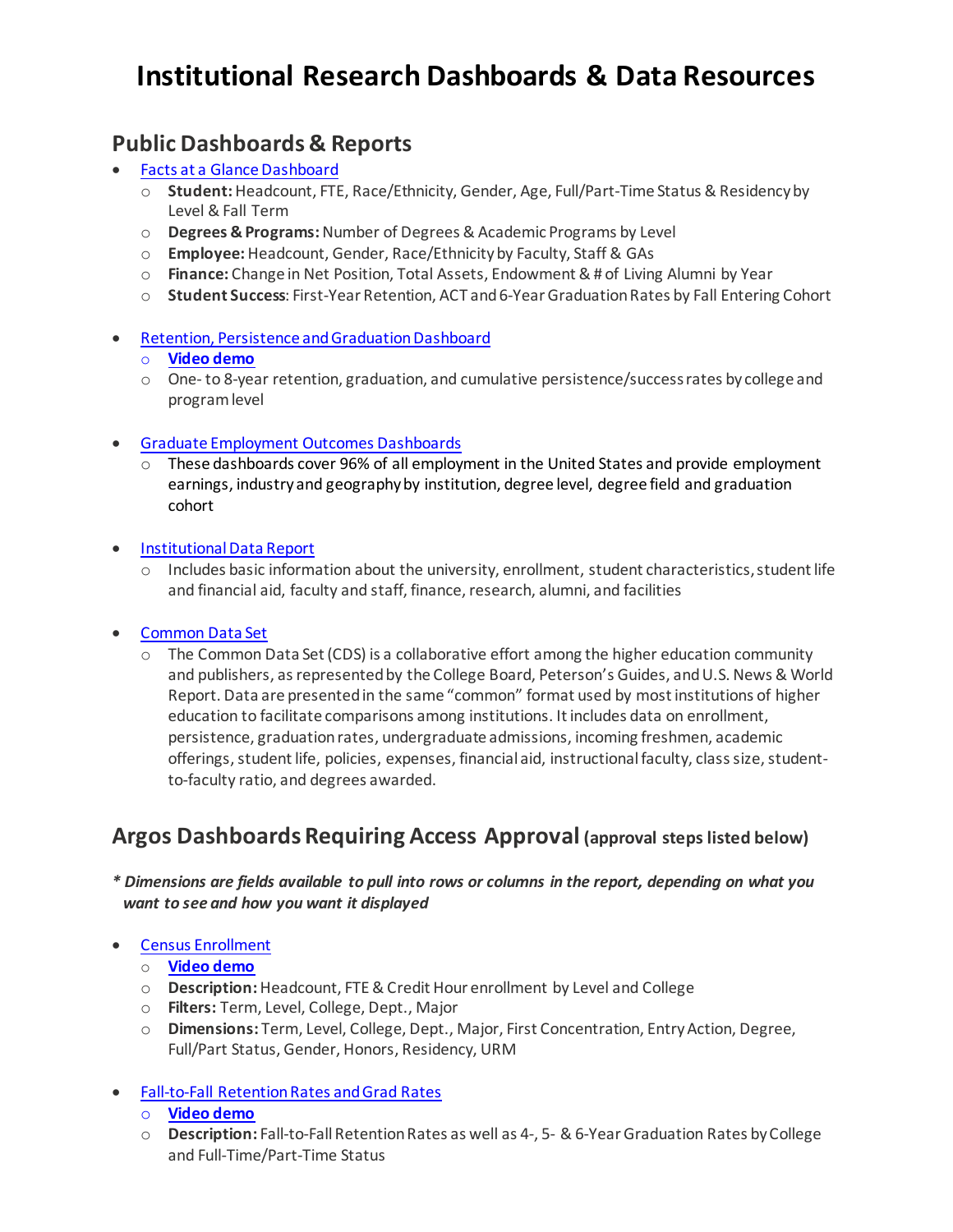- o **Dimensions:** ACT, Dept, Full/Part Status, Gender, Honors, HS GPA, Race/Ethnicity, College, Major, Residency
- Fall-to-Fall Retention Rates and Grad Rates SS
	- o **Description:** Fall-to-Fall Retention Rates as well as 4-, 5- & 6-Year Graduation Rates by College and Full-Time/Part-Time Status
	- o **Dimensions**: ACT, Dept, Full/Part Status, Gender, Honors, HS GPA, Pell Award, Race/Ethnicity, College, Major, Residency, URM
- [6-YearGraduation](https://nam04.safelinks.protection.outlook.com/?url=https%3A%2F%2Fmyreports.utoledo.edu%2FArgos%2FAWV%2F%23explorer%2FInstitutional%2520Research%2500Restricted%2FIR%2520Dashboard%2520for%25206%2520year%2520Graduation%2520Projection&data=04%7C01%7CMdAyuburRahman.Khan%40utoledo.edu%7C51016fb83756421fad4b08d9a5ef8ddc%7C1d6b1707baa94a3da8f8deabfb3d467b%7C0%7C0%7C637723270563718167%7CUnknown%7CTWFpbGZsb3d8eyJWIjoiMC4wLjAwMDAiLCJQIjoiV2luMzIiLCJBTiI6Ik1haWwiLCJXVCI6Mn0%3D%7C1000&sdata=OoL1X%2FoiFCxZbI4i7WzZyV9DvLuPCM2ppmsmdwsD3xQ%3D&reserved=0) Projection
	- o **Description**: Projected 6-year graduation rate by First-Time, Full-Time Baccalaureate-Degree-Seeking Cohort based on actual graduation, applied for graduation, and completed credit hours
	- o **Filters**: College, URM and Pell Award Indicator

#### • Census [Enrollment\\_SS](https://nam04.safelinks.protection.outlook.com/?url=https%3A%2F%2Fmyreports.utoledo.edu%2FArgos%2FAWV%2F%23explorer%2FInstitutional%2520Research%2500Restricted%2FIR%2520Dashboard%2520for%2520Census%2520Enrollment_SS&data=04%7C01%7CMdAyuburRahman.Khan%40utoledo.edu%7C51016fb83756421fad4b08d9a5ef8ddc%7C1d6b1707baa94a3da8f8deabfb3d467b%7C0%7C0%7C637723270563718167%7CUnknown%7CTWFpbGZsb3d8eyJWIjoiMC4wLjAwMDAiLCJQIjoiV2luMzIiLCJBTiI6Ik1haWwiLCJXVCI6Mn0%3D%7C1000&sdata=PWjJVGRgzYvTE8amWtF43KOcSCXx9DxLVr%2FILFEFJIU%3D&reserved=0)

- o **Description:**Headcount, FTE & Credit Hour enrollment by Level and College
- o **Filters**: Term, Level, College, Dept., Major
- o **Dimensions:** Term, Level, College, Dept., Major, First Concentration, Entry Action, Degree, First Generation, Full/Part Status, Gender, Honors, Pell Award Indicator, Race/Ethnicity, Residency, URM
- Degrees [Awarded\\_SS](https://nam04.safelinks.protection.outlook.com/?url=https%3A%2F%2Fmyreports.utoledo.edu%2FArgos%2FAWV%2F%23explorer%2FInstitutional%2520Research%2500Restricted%2FIR%2520Dashboard%2520for%2520Degree%2520Awarded_SS&data=04%7C01%7CMdAyuburRahman.Khan%40utoledo.edu%7C51016fb83756421fad4b08d9a5ef8ddc%7C1d6b1707baa94a3da8f8deabfb3d467b%7C0%7C0%7C637723270563728162%7CUnknown%7CTWFpbGZsb3d8eyJWIjoiMC4wLjAwMDAiLCJQIjoiV2luMzIiLCJBTiI6Ik1haWwiLCJXVCI6Mn0%3D%7C1000&sdata=C0ysKKy1C%2F4YNfXQCfpJfwdaLYJYsAzdjTt3UUztnnI%3D&reserved=0)
	- o **Description:** Count of Degrees and Certificates Awarded by Level & Degree Category
	- o **Filters:** Term, Level, College, Department, Major
	- o **Dimensions**: Award Category, College, Degree, Dept., Gender, Major, Pell Award Indicator, Race/Ethnicity, URM, Term

#### • [DFW](https://nam04.safelinks.protection.outlook.com/?url=https%3A%2F%2Fmyreports.utoledo.edu%2FArgos%2FAWV%2F%23explorer%2FInstitutional%2520Research%2500Restricted%2FIR%2520Dashboard%2520for%2520DFW&data=04%7C01%7CMdAyuburRahman.Khan%40utoledo.edu%7C51016fb83756421fad4b08d9a5ef8ddc%7C1d6b1707baa94a3da8f8deabfb3d467b%7C0%7C0%7C637723270563738156%7CUnknown%7CTWFpbGZsb3d8eyJWIjoiMC4wLjAwMDAiLCJQIjoiV2luMzIiLCJBTiI6Ik1haWwiLCJXVCI6Mn0%3D%7C1000&sdata=A2xDzCRsnnlqL2FE4DtCBTKY3WQa6nZKRC%2Bi935Yh7A%3D&reserved=0)

o **Description:** List of enrollment, total credit hours, grade distributions, and DFW counts/rates by section with instructional method and instructor

Chart of DFW rates by Pell and URM status with filters for Term, College, Dept., Course Level, Course ID, Course Modality, Instructor, Section and Major

#### • [Employees](https://nam04.safelinks.protection.outlook.com/?url=https%3A%2F%2Fmyreports.utoledo.edu%2FArgos%2FAWV%2F%23explorer%2FInstitutional%2520Research%2500Restricted%2FIR%2520Dashboard%2520for%2520Employee&data=04%7C01%7CMdAyuburRahman.Khan%40utoledo.edu%7C51016fb83756421fad4b08d9a5ef8ddc%7C1d6b1707baa94a3da8f8deabfb3d467b%7C0%7C0%7C637723270563748157%7CUnknown%7CTWFpbGZsb3d8eyJWIjoiMC4wLjAwMDAiLCJQIjoiV2luMzIiLCJBTiI6Ik1haWwiLCJXVCI6Mn0%3D%7C1000&sdata=%2BsYEEyYgDEOSdEWapEIM1rTmUh1hRv%2B%2FIj57L9QD6dc%3D&reserved=0)

- o **[Video demo](https://rocketsutoledo.sharepoint.com/:v:/s/institutionalresearch/Ed3A8BpXAeFPoBpFqY4N2CYBaBYAxn1iquFOFn1GQHZ0ow)**
- o **Description:** Count and list of employees by Org3, Employee Class and Year
- o **Filters:** Year, Org3, Employee Class
- o **Dimensions:** Ethnicity, Full/Part-Time Status, Gender, Org6, Rank, Tenure, Org3, Employee Class

#### • [Enrollment](https://nam04.safelinks.protection.outlook.com/?url=https%3A%2F%2Fmyreports.utoledo.edu%2FArgos%2FAWV%2F%23explorer%2FInstitutional%2520Research%2500Restricted&data=04%7C01%7CMdAyuburRahman.Khan%40utoledo.edu%7C51016fb83756421fad4b08d9a5ef8ddc%7C1d6b1707baa94a3da8f8deabfb3d467b%7C0%7C0%7C637723270563748157%7CUnknown%7CTWFpbGZsb3d8eyJWIjoiMC4wLjAwMDAiLCJQIjoiV2luMzIiLCJBTiI6Ik1haWwiLCJXVCI6Mn0%3D%7C1000&sdata=tjGAy5ilg%2BBbGvTa70ZTV6DNwtXNBg%2FPFaqpaAWSl0M%3D&reserved=0) Tracking

- o **Description**: Headcount, credit hour FTE, and retention rates for upcoming term by level, college and international students. Also includes headcount changes (new registrations + drops) between selected dates for the current year and previous year
- o **Dimensions:** Level, Class, Gender, Major, Race/Ethnicity, Resident, College, Dept. and Entry Action
- **[Persistence](https://nam04.safelinks.protection.outlook.com/?url=https%3A%2F%2Fmyreports.utoledo.edu%2FArgos%2FAWV%2F%23explorer%2FInstitutional%2520Research%2500Restricted%2FIR%2520Dashboard%2520for%2520Persistence&data=04%7C01%7CMdAyuburRahman.Khan%40utoledo.edu%7C51016fb83756421fad4b08d9a5ef8ddc%7C1d6b1707baa94a3da8f8deabfb3d467b%7C0%7C0%7C637723270563758146%7CUnknown%7CTWFpbGZsb3d8eyJWIjoiMC4wLjAwMDAiLCJQIjoiV2luMzIiLCJBTiI6Ik1haWwiLCJXVCI6Mn0%3D%7C1000&sdata=jH3Liliaz0yteHqHtwE6bGpvCOjcAOfcKUVAtqKr0Vg%3D&reserved=0)** 
	- o **Description:** Percent of degree-seeking undergraduates who graduate with a bachelors, graduate with a lower degree, return, stop out, or don't return 1 to 8 years after entry
	- o **Filters:** College, dept., URM indicator, Pell indicator, gender, first-generation indicator, full- /part-time, first-time/transfer-in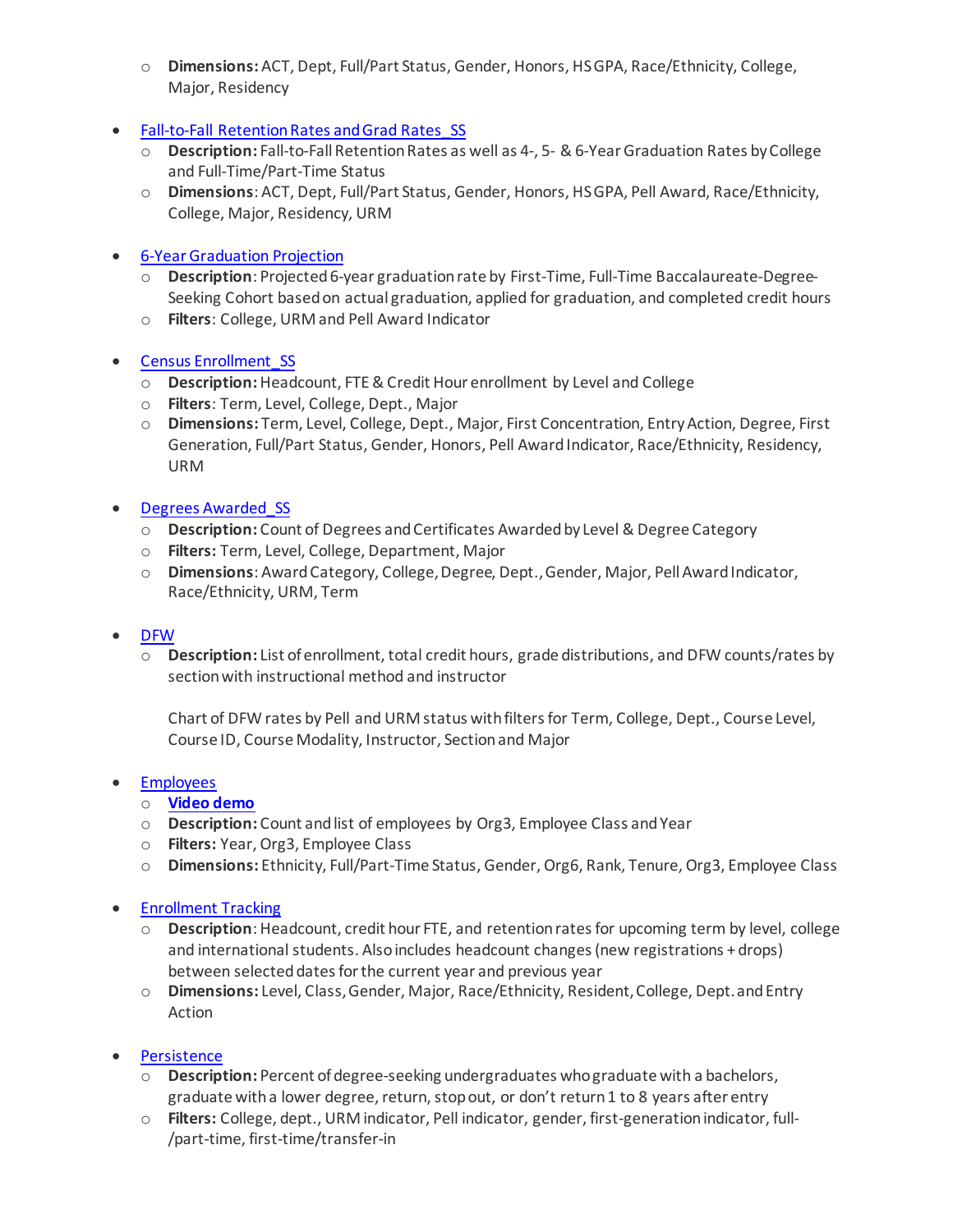#### • [Delaware](https://nam04.safelinks.protection.outlook.com/?url=https%3A%2F%2Fmyreports.utoledo.edu%2FArgos%2FAWV%2F%23explorer%2FInstitutional%2520Research%2500Restricted%2FIR%2520Delaware%2520Dashboard&data=04%7C01%7CMdAyuburRahman.Khan%40utoledo.edu%7C51016fb83756421fad4b08d9a5ef8ddc%7C1d6b1707baa94a3da8f8deabfb3d467b%7C0%7C0%7C637723270563768140%7CUnknown%7CTWFpbGZsb3d8eyJWIjoiMC4wLjAwMDAiLCJQIjoiV2luMzIiLCJBTiI6Ik1haWwiLCJXVCI6Mn0%3D%7C1000&sdata=kN%2F2EhprfdAqy8aDHY5ynU0jHNnwcFoEjj5aDQMdCTQ%3D&reserved=0)

o **Description:** Student FTE, Credit Hours, Instructional FTE, Student-Faculty Ratio, Organized Course Sections, Cost per Credit Hour, Research Expenditures, Public Service Expenditure, Total Expenditures for Instruction by Department and Fiscal Year vs. Peer Institutions in same Carnegie class

#### • [Program Level Data](https://myreports.utoledo.edu/Argos/AWV/#explorer/Student%00Institutional%20Research/IR%20Dashboard%20for%20Program%20Level%20Data)

- o **Description:** Count of full-time students who are new to the program, 1-year program retention rates of students who are new to the program (not necessarily new to the University), number of new first-time full-time degree-seeking students (FTFTDS), FTFTDS 1-year retention rates, graduation rates (4-, 5-, and 6-year rates), number of applicants/admits/enrollments for firsttime & transfer students by program and fall term along with average high school GPA and ACT composite score, undergraduate GPA, GRE
- o **Filters:** Academic year, college, student level, department, program

#### **[Non-Enrolled Students](https://myreports.utoledo.edu/Argos/AWV/#explorer/Student%00Institutional%20Research/Non-Enrolled%20Students%20Dashboard)**

- o **Description:** List of currently-enrolled students who have not yet registered for the next upcoming term, including student college, department, degree, major, concentration, ID name, race/ethnicity, level, class rank, hold status, current GPA, total earned hours, current attempted hours, contact information, registration eligibility date, and assigned advisor and success coach
- o **Filters:** Level, class rank, college, department and exclusions for probation, graduation, CCP/NDU, holds and students leaving UT

### **PowerBI Dashboard Requiring Access Approval (approval steps listed below)**

- [First Destination Survey](https://powerbi.utoledo.edu/Reports/powerbi/Public/First%20Destination%20Survey)
	- o **Description:** Survey given to graduating students at all degree levels to collect data pertaining to their immediate career or continuing education plans. The survey content, timeline and procedures align with guidelines published by the National Association of Colleges and Employers (NACE).
	- o **Filters:** Graduation term, degree level, college, major, honors, gender, race/ethnicity, work authorization
- **[Induced Matrix](https://powerbi.utoledo.edu/Reports/powerbi/Institutional%20Research/Restricted/Induced%20Matrix%20Dashboard)** 
	- o **Description:** A matrix and several ratios of credit hours generated and instructed between all colleges. The dashboard also contains year-over-year trends for generated and instructed credit hours.
	- o **Filters:** Academic year, terms, student level, college
- **[Section Net Revenue](https://powerbi.utoledo.edu/Reports/powerbi/Institutional%20Research/Deans%20-%20Chairs%20-%20Business%20Managers/Section_Net_Revenue)** 
	- o **Description:** Net tuition revenue of courses before salary and operational costs are applied. The dashboard also contains year-over-year trends for total expenditures, generated credit hours, and expenditures per section.
	- o **Filters:** Year, term, college, department, subject, course

## **Steps for Access to Restricted Dashboards**

Fill out the Web Report Library Viewer Access Form (doc)

The Web Report Library Report Viewer Access Form can also be found online by going to the myUT portal, clicking Employee tab, then looking under Systems Access Formsfor the "Web Report Library Access Request".

1. Fill out the Report roles you need-